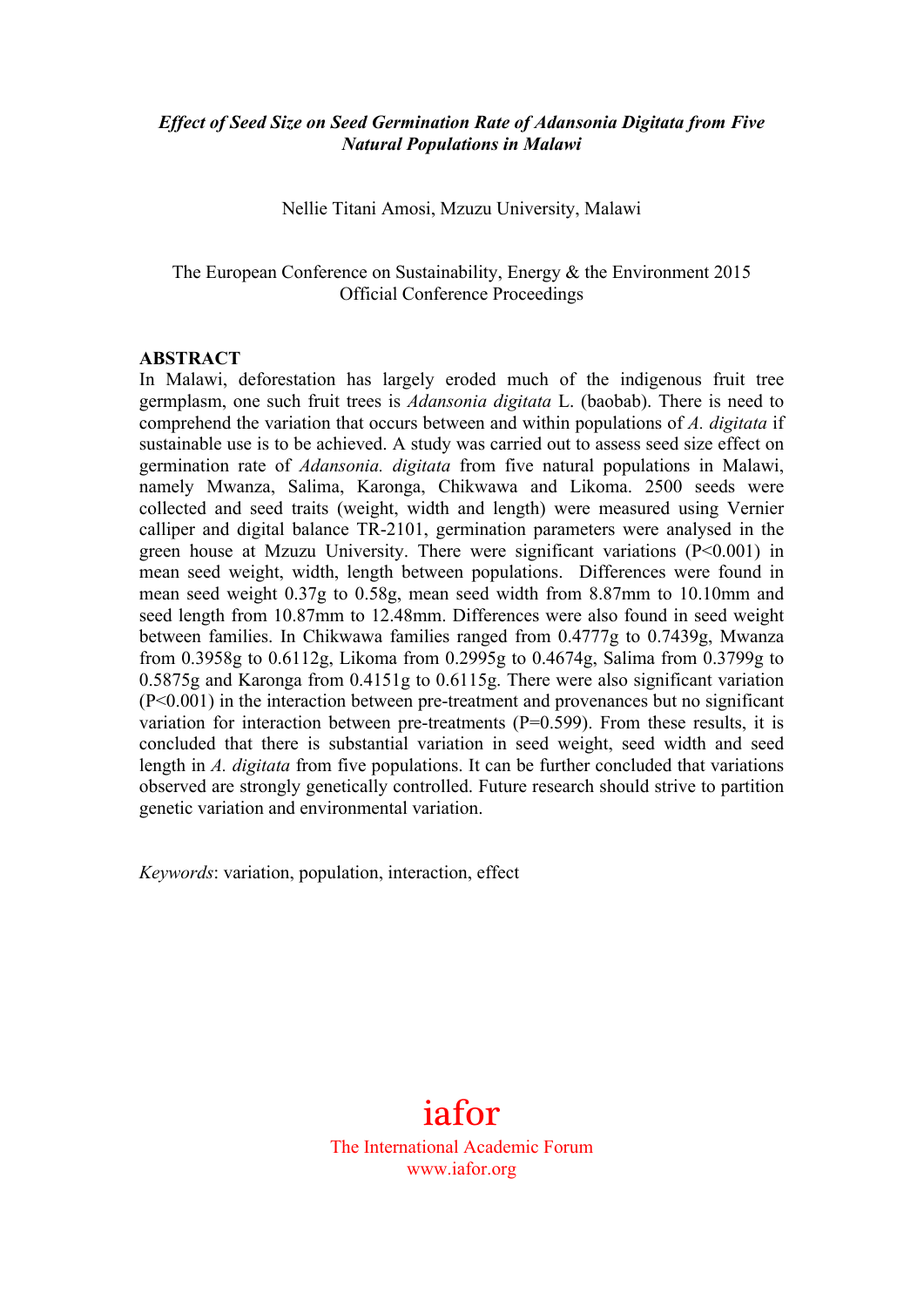# **CHAPTER 1: INTRODUCTION**

# **1.1Background information**

Arid and Semi- arid Africa is blessed with various trees which provide medicinal and non –medicinal values. Among these plants is the baobab (*Adansonia digitata*) which is a fruit- producing tree belonging to the family Bombacaceae (Rashford, 1994). *Adansonia digitata* is important to the livelihood of the people of Africa. It provides food, shelter, clothing and medicine as well as material for hunting and fishing (Benker, 1983). Thus the baobab can be said to be one of the most precious natural resources in the African continent (Venter and Venter, 1996).

# **1.2 Problem statement**

The increasing demand for some major parts of the plant has led to its overexploitation. As a result existing trees sometimes fail to form fruits or disperse seeds leading to scarcity of its wildlings. Unfortunately there is insufficient information pertaining to its domestication particularly on how seed size may influence seed germination rate of the species. It is against this background that this study was undertaken.

# **1.3 Objectives of the study**

# 1.4.1 General objective

• The main objective of this study is to investigate the influence of seed size on germination rate of *A. digitata* seed.

# 1.4.2 Specific objectives

- To determine how seed size affect seed germination of *A. digitata*
- To determine how provenance variation affects seed size of *A. digitata*
- To determine how families affect seed size of *A. digitata*
- To determine how pre-sowing treatments affect seed germination rate of *A. digitata*

# **1.4 Hypotheses**

- There is significant effect of seed size on seed germination rate of *Adansonia digitata*.
- Pre-sowing treatments have significant effect on seed germination rate of *Adansonia digitata*.

# **1.5 Significance of the study**

Once the appropriate seed size is known, it will be easy to promote it on the seed germination of *Adansonia digitata* and one will be able to know how families and provenances affect seed size on seed germination rate of *A. digitata.*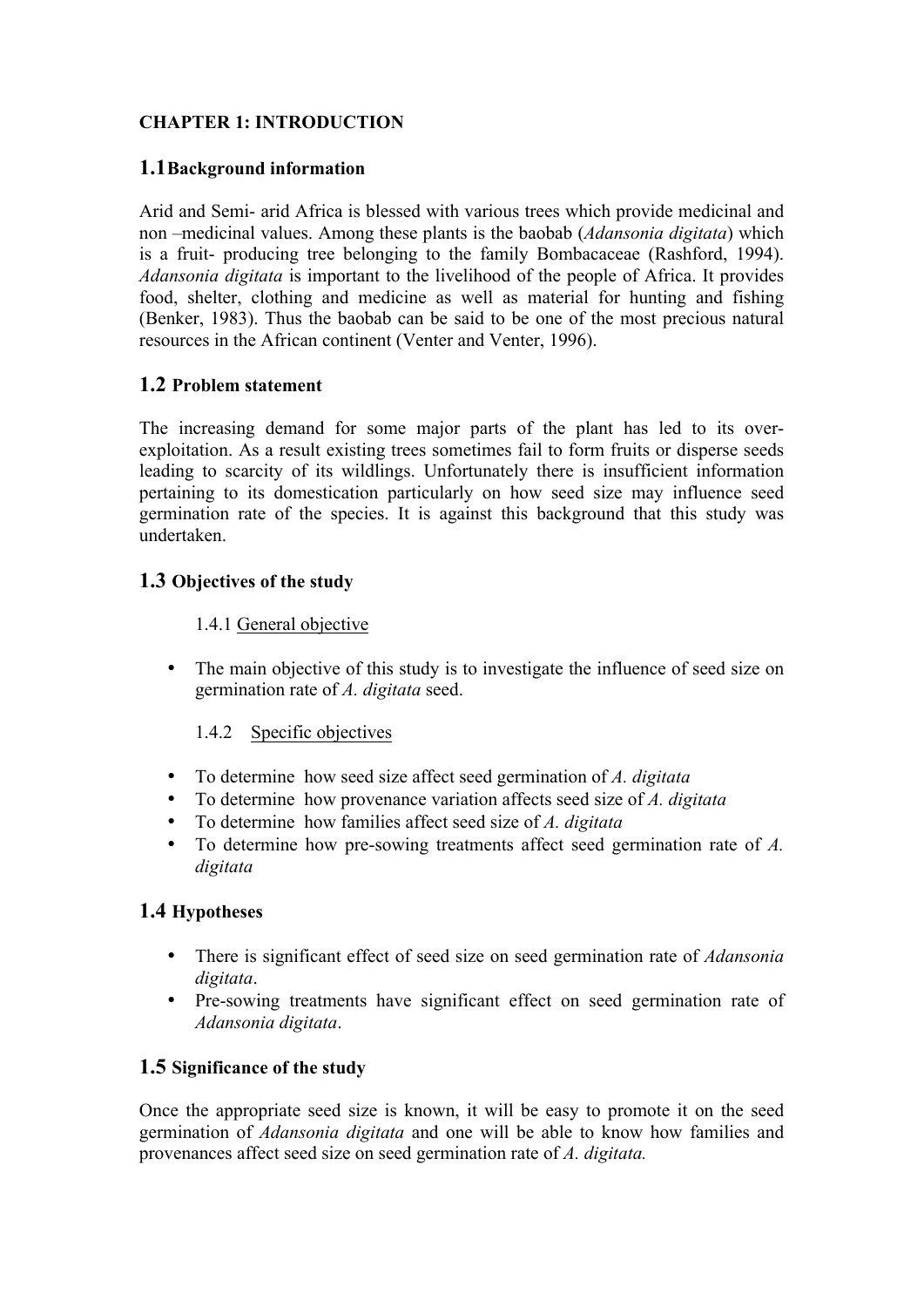# **CHAPTER 2: LITERATURE REVIEW**

## **2.1 Botanical description**

*Adansonia digitata L*. is a delicious, massive and majestic tree up to 25m high, which may live for hundreds of years. It has thick, angular wide spreading branches and a short, stout trunk which attains 10-14m or more in girth and often becomes deeply fluted (Sidibe and Williams, 2002). The baobabs are comprised of eight species with large, spectacular, nocturnal flowers (Baum, 1995). The baobab is pollinated by bats (Galago crassicaudatus) and insects but is also adapted for wind pollination.

## **2.2 Distribution and ecology**

*Adansonia digitata* is widespread throughout the hot, drier regions of tropical Africa. *Adansonia digitata* specifically does well where the annual rainfall is in the range of 150mm to 1500mm at elevation ranging from sea-level up to 1250m (Wickens, 1982; Wilson, 1988; Carlowitz, 1991; Fenner, 1980). As stipulated by Sidibe and Williams (2002) the baobab has an extensive root system and high water holding capacity. It characteristically occurs on free-draining sandy-textured soils but not on deep sand. In terms of temperature baobab can tolerate very high temperature (mean maximum 40- 42°C in West Africa) and for minimum temperatures, can survive as long as there is no frost (Simpson, 1995).

## **2.3 Seed variation and germination**

According to a study by Igboeli *et al*., (1997) heavier seeds have low germination rate but give rise to seedlings of greater mass as compared to lighter seeds. According to Addy and Esteshola (1984) seed size of A. digitata could differ between different species of plants. Baobabs are quite easily grown from seed although they are seldom available in nurseries. Sidibe and Williams (2000) argues that direct seeding into the field has not been successful; hence seedlings are mainly raised and transplanted into the field at  $10m \times 10m$  spacing. The hole size is  $60 \times 60 \times 60m$ .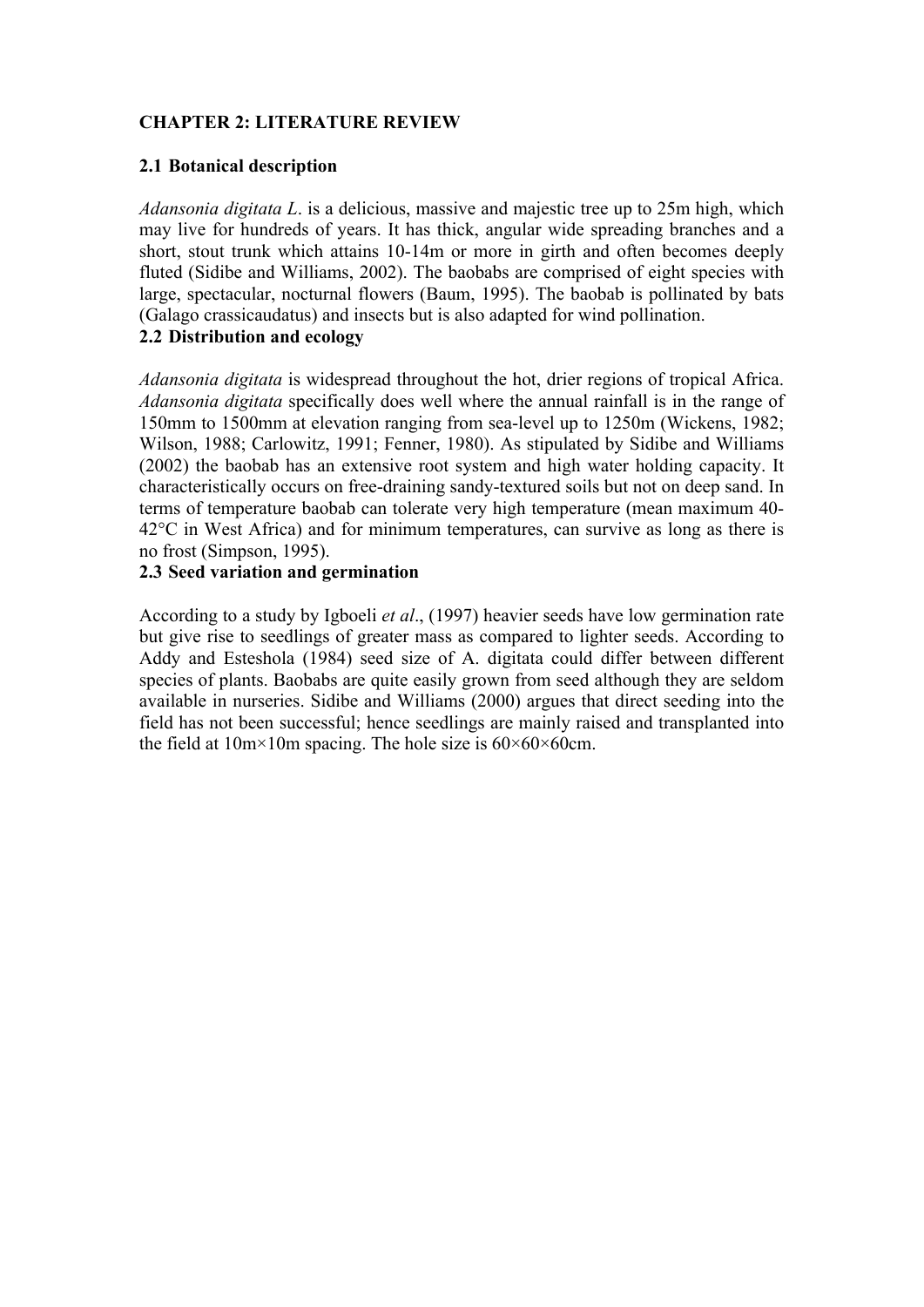# **CHAPTER 3: MATERIALS AND METHODS**

# **3.1 Experimental site**

The experiment was conducted at Mzuzu University within Mzuzu City. Temperature for the area ranges from 13.5 - 20.9ºC and receives rainfall of up to 1150mm per year (Atlas of Malawi, 1983).

## **3.2 Experimental materials**

The seeds of *A. digitata* were collected from Mwanza, Salima, Karonga, Chikwawa and Likoma populations in Malawi. After collecting the seeds, the pulp was removed by washing away the dry powdery coating. As Donahue (1995) recommends, five seeds from each fruit were randomly selected; mass (g) was weighed using analytical balance and length (mm) and width (mm) measured using a Vernier calliper.

## **3.3 Laboratory methods**

The collected fruits were taken to the laboratory at Mzuzu University where seed weight, width and length were measured. Seed weight was determined using the digital balance TR-2101 graduated to 2100g. Seed width and length was measured at the middle of each seed and from end to end respectively using vernier calliper (MDL 005) graduated to 0.02mm.

## **3.4 Experimental Design and seed germination**

The experiment was a  $3 \times 5$  factorial design arranged in a Complete Randomized Design (CRD). The two factors were pre-sowing treatments and provenances. The three pre-treatments were; seeds soaked in hot water over night, seeds nicked with a secateur and seeds not pre-treated (control). The experiment comprised of fifteen treatments. Each treatment was replicated four times with twenty five seeds in each replicate  $(4 \times 25)$  making 100 seeds per replicate. Thus, 2500 seeds were used for the experiment. Seeds were sown in tubes and watering was done twice a day (morning and evening) for 50 days until the seeds stopped germinating.

### **3.5 Data collection**

Germination counts were made daily and recorded on a seed germination assessment sheet until there was no more seed germination. A seed was considered germinated when the plumule had emerged above the soil surface. The data collected was transformed to get lead of the zeros which were present, Peterson (1991).

# **3.6 Data analysis**

Data was subjected to analysis of variance (ANOVA), using Genstat Statistical Package  $3<sup>rd</sup>$  Edition), so that the variations in fruit characteristics could be tested. The data was analysed as an unbalanced randomised complete design. The statistical model used was as follows;

 $Y_{ijk} = \mu + A_i + B_j + AB_{ij} + \mathcal{E}_{ijk}$  $i = 1, 2, 3, 4$  $i = 1, 2, \ldots 15$ ; Where, µ is the overall mean  $A_i^{\text{th}}$  effect of factor A  $B_i^{\text{th}}$  effect of factor B  $\overrightarrow{AB}_{ii}$  ij<sup>th</sup> interaction effect  $\mathcal{E}_{ijk}$  is the random error for observation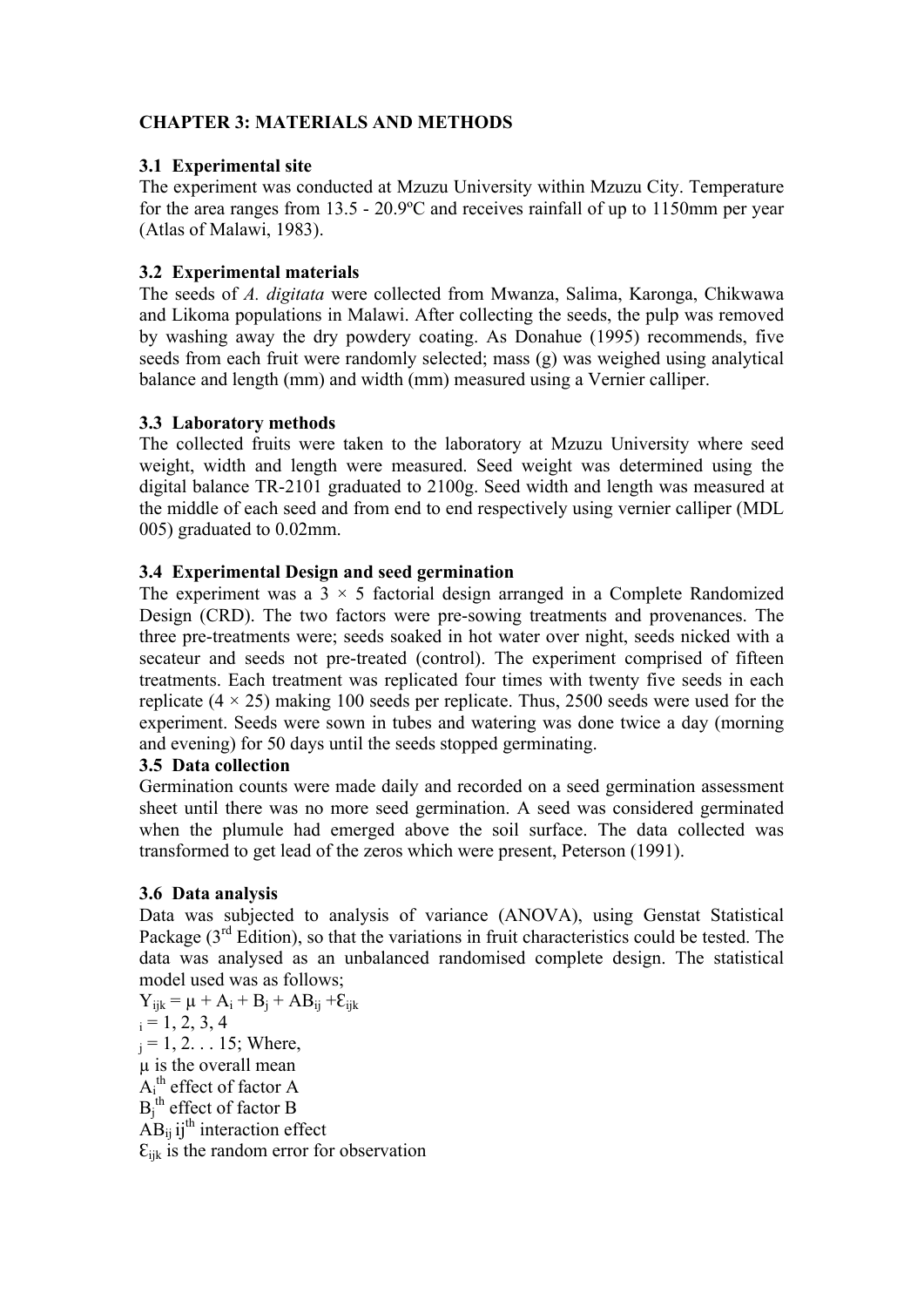Fischer's Least Significant Difference (LSD) was used for pair comparison. Using Genstat Statistical Package ( $3<sup>rd</sup>$  Edition), Coefficient of variation (CV) was calculated for each parameter to determine the precision with which the treatments are compared. Mean seed germination percentages were firstly transformed into arc sine values in order to normalise the data before the analysis of variance was performed to determine significance between treatments.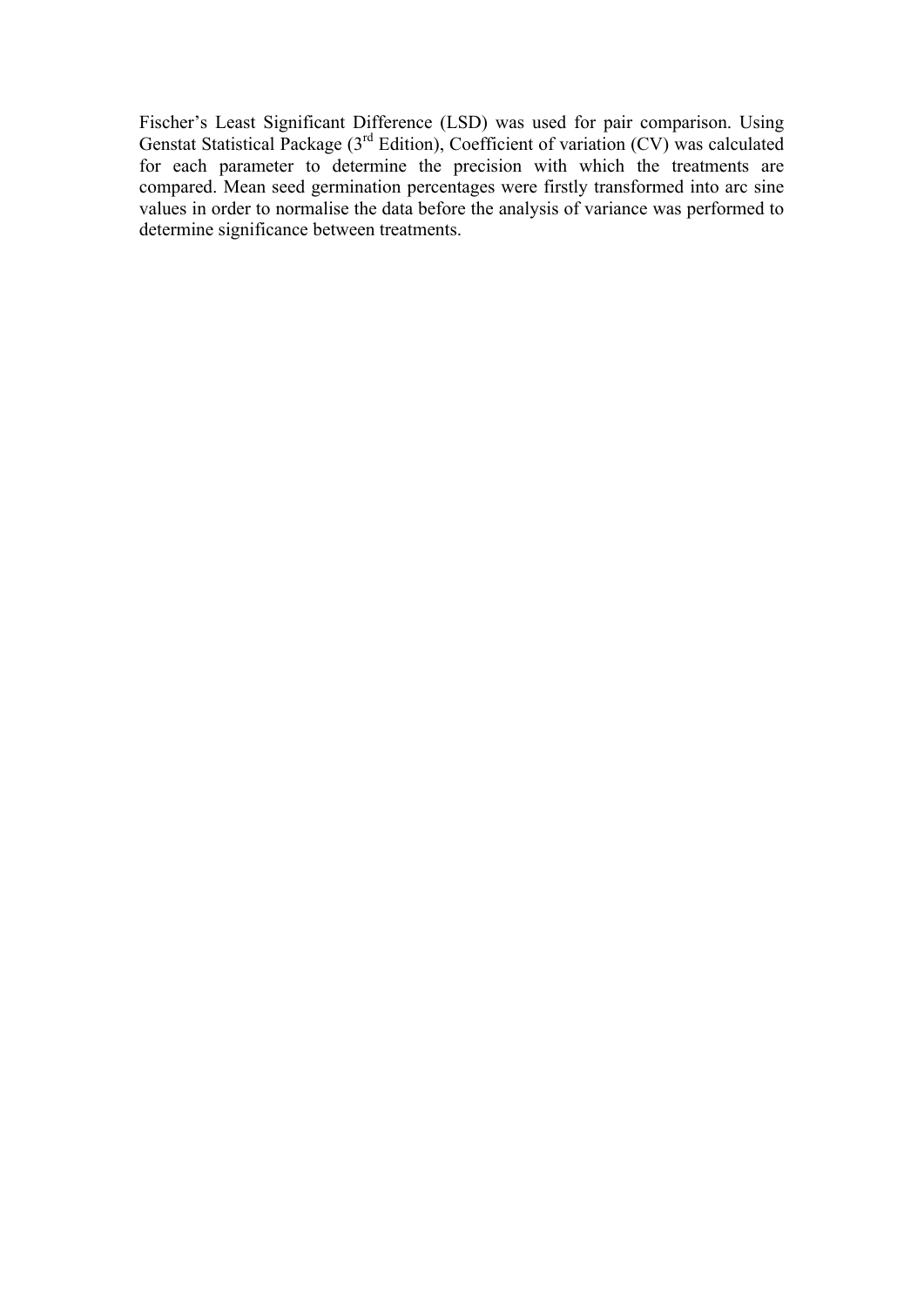# **CHAPTER 4: RESULTS**

#### **4.1 Variation of fruit parameters between provenances**

### **4.1.1 Seed weight**

Figure 1 shows variation in mean seed weight (g) between five populations of *A. digitata.* The results showed significant differences in the seed weight between provenances  $(F=570.45, P<0.001)$  (Appendix 1). The heaviest seeds  $(0.58g)$  came from the Chikwawa population whereas Likoma population exhibited the lightest seeds (0.37g) (Figure 1). However LSD (Appendix 10) indicated that mean seed weights for Chikwawa, Mwanza, Salima and Karonga were similar.



**Figure 1: Variation of** *Adansonia digitata* **in mean seed weight between five populations**

#### **4.1.2 Seed width**

Figure 2 shows variation in mean seed width between populations of *A. digitata.* Results show that there were significant differences in seed width between provenances  $(F=177.84, P<0.001)$  (Appendix 2). The population with highest seed width was Chikwawa with a mean width of 10.10mm and the minimum value was 8.87mm, observed from Likoma population (Figure 2). The LSD (Appendix 10) shows that mean seed widths for Chikwawa, Mwanza, Salima and Karonga were similar except Likoma.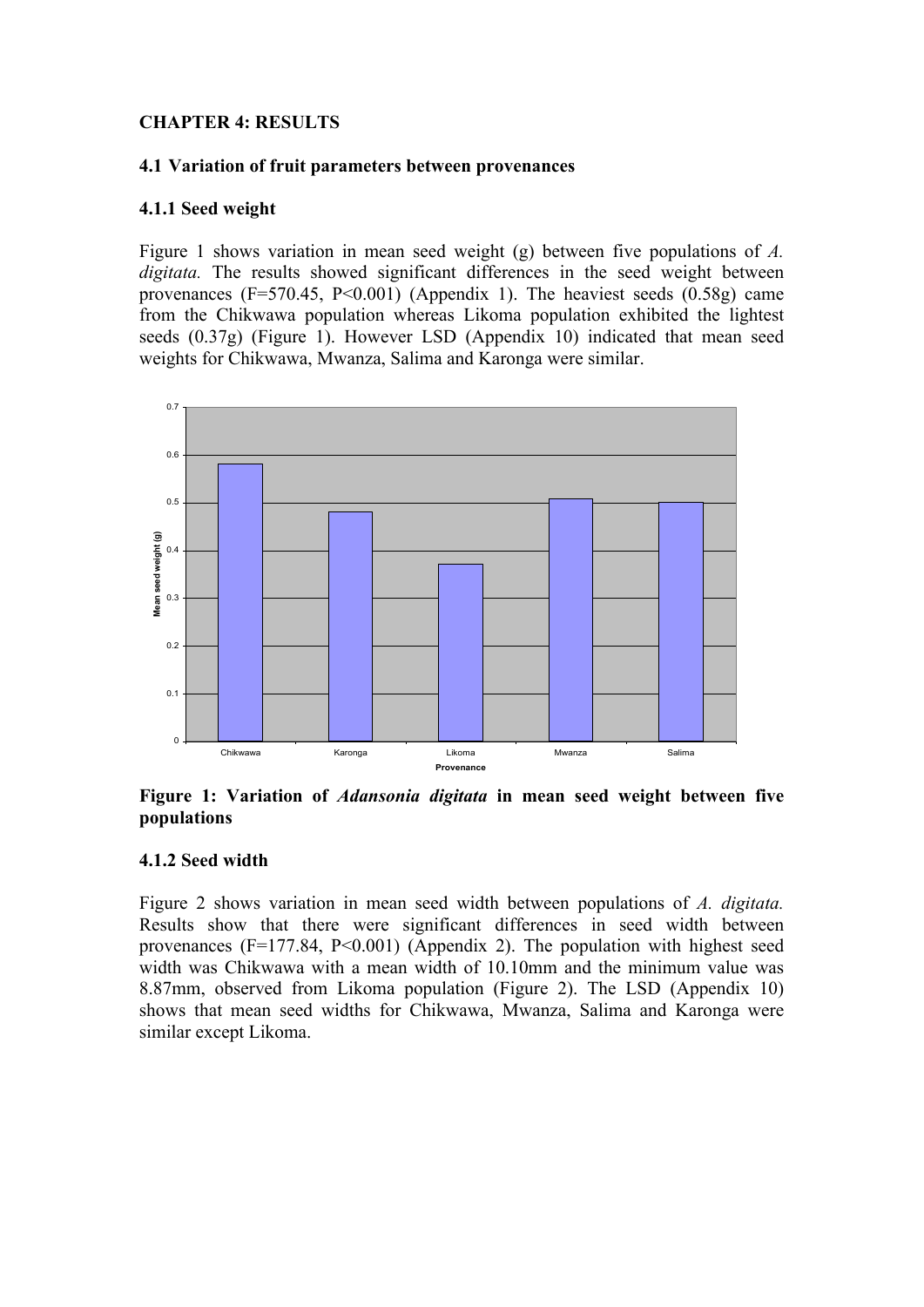

**Figure 2: Variation of** *Adansonia digitata* **in mean seed width between five populations**

#### **4.1.3 Seed length**

Figure 3 shows the variation in seed length between five populations. There were significant differences in seed length between the five populations (F=233.79, P<0.001) (Appendix 3). The results showed 12.48mm (from Chikwawa) as the maximum seed length and 10.87mm (from Likoma) as being the minimum mean seed length. The LSD (Appendix 10) shows that there were no significant differences between Chikwawa, Mwanza, Karonga and Salima except Likoma.



**Figure 3: Variation of** *Adansonia digitata* **in mean seed length between five populations**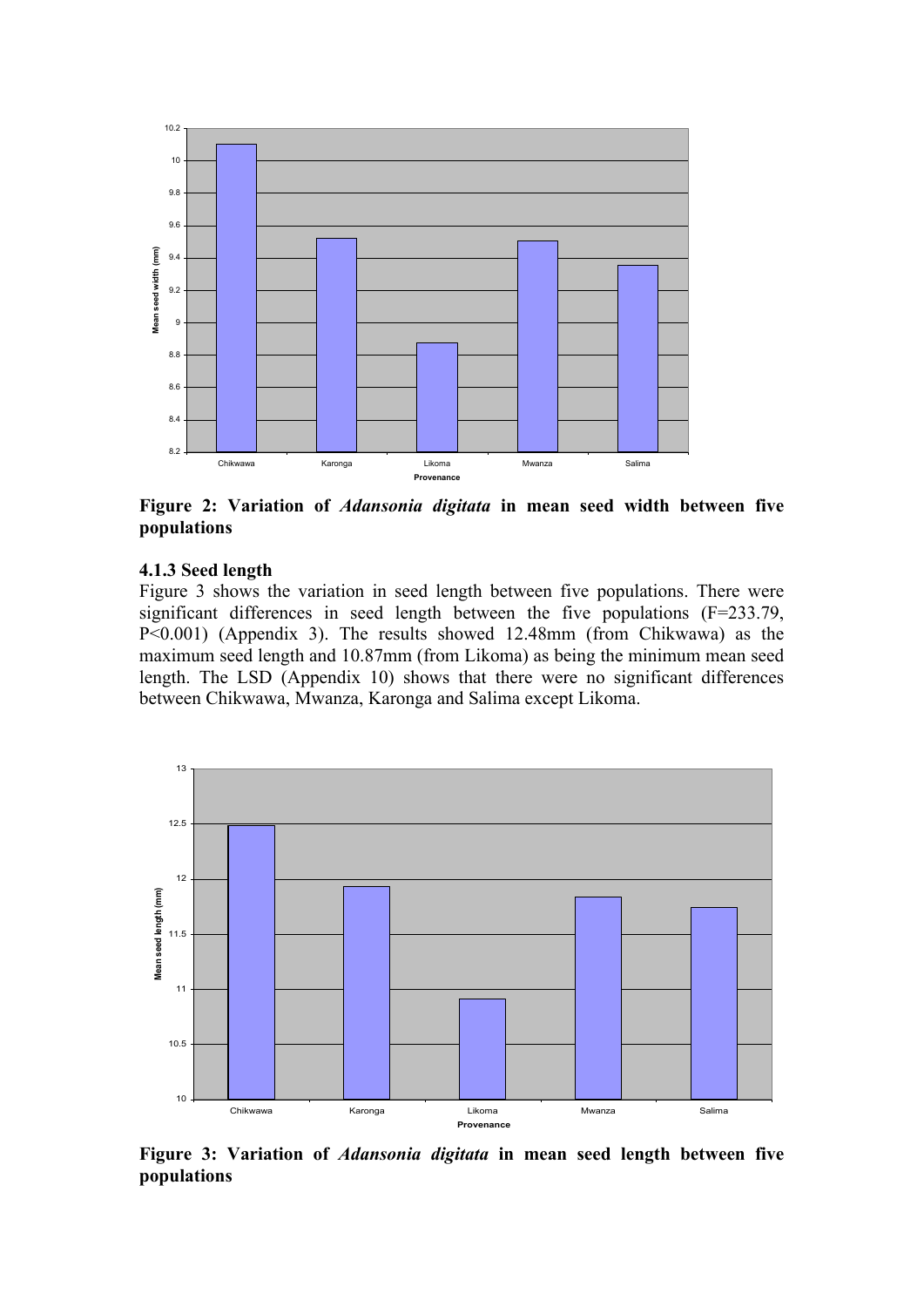# **4.2 Variation of seed weight within population**

# **4.2.1 Variation of seed weight within Karonga population**

Appendix 11 shows variation in mean seed weight within Karonga population. The results disclosed significant differences in mean seed weight between trees (F=29.53, P<0.001) (Appendix 4). The heaviest seed had a weight of 0.6115g. This seed was from tree number 3. On the other hand, the lightest seed (0.4151g) was observed from tree number 5 (Appendix 11). The average weight of seeds was 0.4779g. **4.2.2 Variation of seed weight within Chikwawa population**

Variation in mean seed weight of A. digitata within Chikwawa population is shown in Appendix 11**.** There were significant differences (F=31.02, P< 0.001) (Appendix 5) in mean seed weight between the trees in Chikwawa population. *Adansonia digitata*  showed heaviest seed of 0.7439g and lightest seed of 0.4777g from tree number 2 and 6 respectively (Appendix 11). The average weight recorded was 0.5751g.

**4.2.3 Variation of seed weight within Mwanza population**

Appendix 11 shows variation in mean seed weight of A. digitata within Mwanza population**.** The results showed significant differences in mean seed weight between trees (F=61.87, P<0.001) (Appendix 6). The heaviest seed  $(0.6112g)$  came from tree number 12 while the lightest weight (0.3958g) was observed from tree number 1. The average seed weight observed was 0.5159g (Appendix 11).

#### **4.2.4 Variation of seed weight within Likoma population**

Appendix 11 shows variation in mean seed weight of A. digitata within Likoma population**.** There were significant differences in mean seed weight within trees (F=24.53, P<0.001) (Appendix 7). The seed with greatest weight was from tree number 7, with weight of 0.4674g. The minimum value in seed weight was 0.2995g, observed in tree number 4. The average seed weight was 0.3669g.

# **4.2.5 Variation of seed weight within Salima population**

Appendix 11 shows variation in mean seed weight of A. digitata within Salima population. There were significant differences in mean seed weight (F=96.00, P<0.001) (Appendix 8). The results showed 0.5875g as the minimum seed weight from tree number 10, 0.3799g (tree 15) as being the maximum mean seed weight. The average seed weight was 0.5037g.

# **4.3 Pearson's correlation matrix of seed characteristics**

Table 1 shows the correlation matrix of the seed traits. The results indicated that there is a significant weak correlation among seed length and seed width  $(P=0.000)$ . Pearson's correlation analysis showed that seed length was lowly correlated with seed width (r=0.265, P=0.000). On the other hand Pearson's correlation analysis showed that there is a linear relationship between seed weight and seed length  $(r=0.005)$ , P=0.779) and seed weight and seed width ( $r=$  -0.005, P=0.801).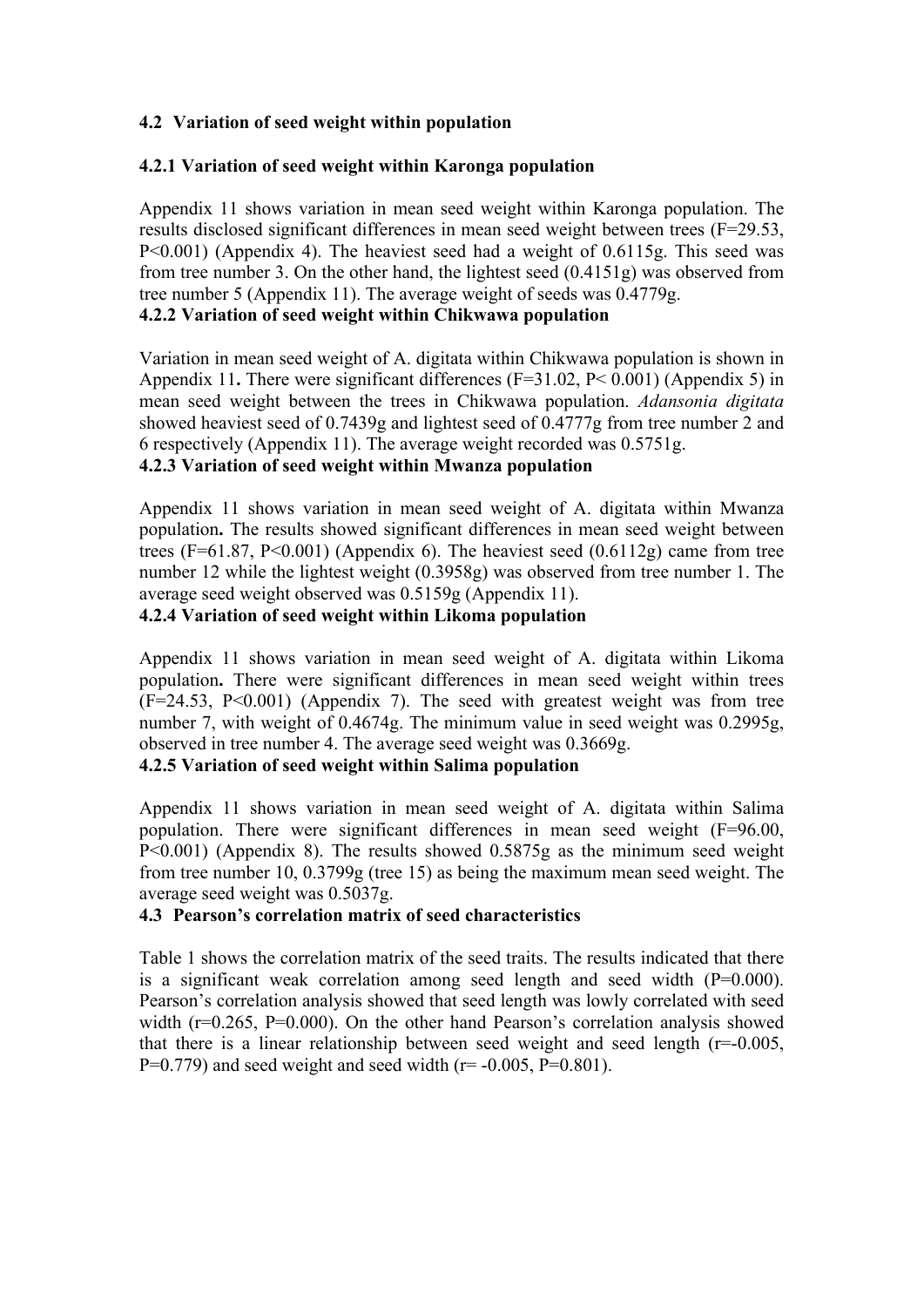| <b>Seed traits</b> | Seed weight | Seed length |
|--------------------|-------------|-------------|
| Seed length        | $-0.005$    |             |
|                    | 0.779       |             |
| Seed width         | $-0.005$    | 0.265       |
|                    | 0.801       | 0.000       |

**Table 1: Pearson's correlation coefficient of seed characteristics of** *Adansonia digitata* **in five populations**

### **4.4 Seed germination**

Table 2 displays days germination started, days germination completed and the final germination percentages of *A. digitata* seed subjected to various pre-treatments, Analysis of variance indicated no significant differences (P=0.599) between all provenances in terms of pre-sowing treatments. However, Salima population recorded slightly higher mean germination percent (49) whereas Mwanza population had the lowest mean germination percentage of 7 (Table 1). Results also showed significant interaction between pre-treatments and provenances (F=7.24, P<0.001) (Appendix 9).

Germination started with seeds soaked in water over night from Karonga population, seeds nicked using secateur from Karonga population and seeds nicked using secateur from Salima population on the ninth day. As germination progressed, seeds soaked in water over night from Karonga population, seeds nicked using secateur from Karonga population and seeds nicked using secateur from Mwanza population were the first to complete germination after 41 days after sowing.

**Table 2: Pre-treatments, days germination started, days germination completed and final germination rate**

| <u>_</u><br>Pre-treatment |         | Days germination Days germination | Final germination |
|---------------------------|---------|-----------------------------------|-------------------|
|                           | started | completed                         | percentage        |
| T1                        | 15      | 45                                | 23.5              |
| T2                        | 13      | 45                                | 8                 |
| T <sub>3</sub>            | 12      | 44                                | 22                |
| T <sub>4</sub>            | 11      | 43                                | 24                |
| $\overline{T5}$           | 9       | 41                                | 18                |
| T <sub>6</sub>            | 9       | 41                                | 37                |
| $\rm{T}7$                 | 18      | 47                                | 28                |
| T <sub>8</sub>            | 16      | 46                                | 21                |
| T <sub>9</sub>            | 13      | 44                                | 17                |
| T10                       | 17      | 45                                | 15                |
| <b>T11</b>                | 11      | 46                                | 31                |
| T <sub>12</sub>           | 11      | 41                                | $\tau$            |
| T <sub>13</sub>           | 16      | 44                                | 16                |
| T <sub>14</sub>           | 15      | 47                                | 38                |
| T15                       | 9       | 42                                | 49                |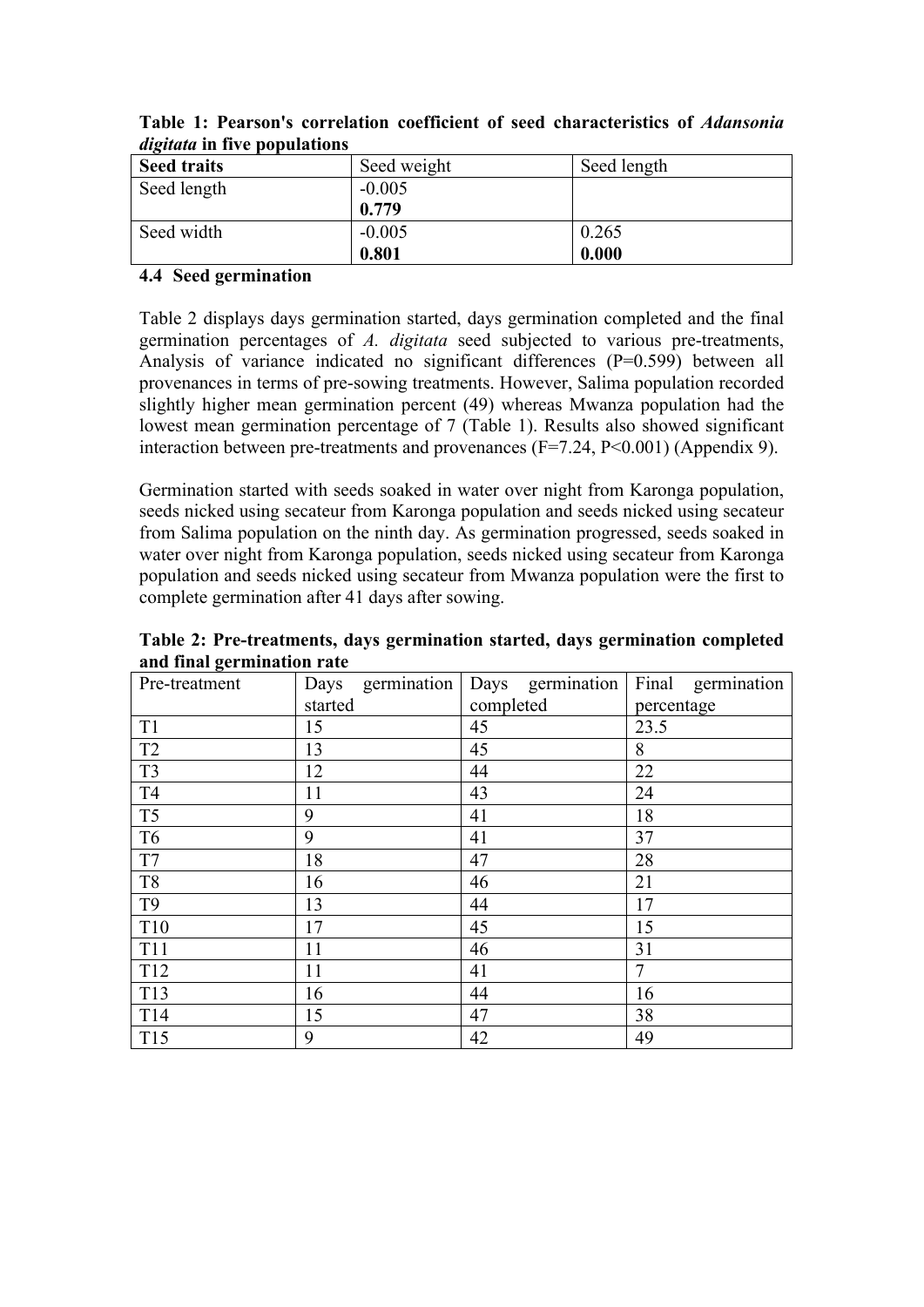- T 1: Seeds not pre-treated from Chikwawa population
- T 2: Seeds soaked in water over night from Chikwawa population
- T 3: Seeds nicked using secateur from Chikwawa population
- T 4: Seeds not pre-treated from Karonga population
- T 5: Seeds soaked in water over night from Karonga population
- T 6: Seeds nicked using secateur from Karonga population
- T 7: Seeds not pre-treated from Likoma population
- T 8: Seeds soaked in water over night from Likoma population
- T 9: Seeds nicked using secateur from Likoma population
- T 10: Seeds not pre-treated from Mwanza population
- T 11: Seeds soaked in water over night from Mwanza population
- T 12: Seeds nicked using secateur from Mwanza population
- T 13: Seeds not pre-treated from Salima population
- T 14: Seeds soaked in water over night from Salima population
- T 15: Seeds nicked using secateur from Salima population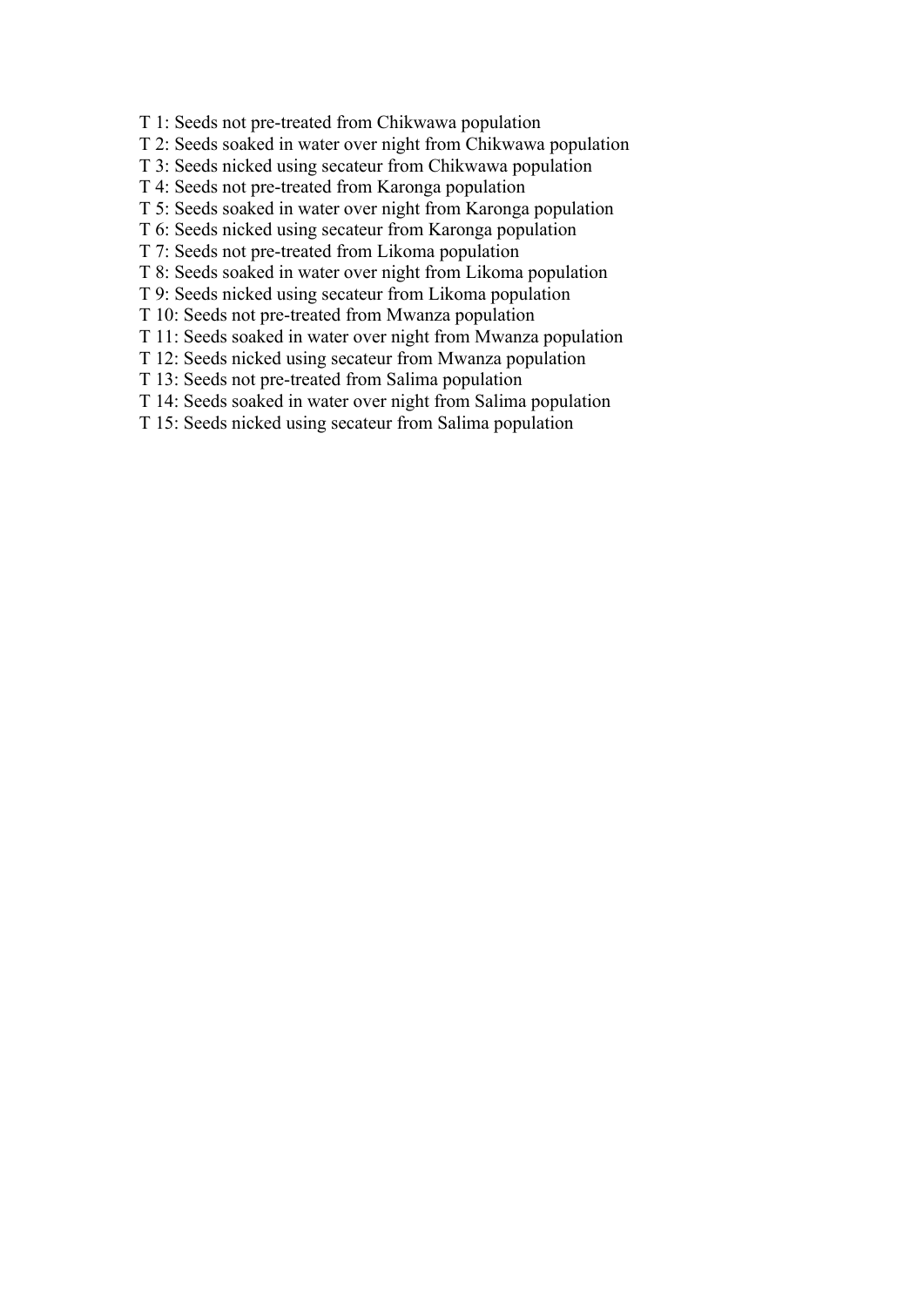# **CHAPTER 5: DISCUSSION**

### **5.1 Variation in fruit parameters between populations**

The significant differences (P<0.001) shown in seed traits between five populations of *A. digitata* (Figures 1, 2, 3 and Appendix 10), may signify that the populations are genetically different. Breitenbach (1985) reported that growth variation of baobabs is the only parameter that is due to genetic origin. On the other hand, Gebauer *et.al*., (2002) and Sidibe and Williams (2002) reported that variation in fruit characteristics of *A. digitata* can either be due to genotypic composition or environment in which the trees are growing. The results agree with the work done in Zambia, which revealed some significant variations in *Strychnos cocculoides* between and within provenances in fruit and seed weight (Mkonda *et.al*., 2003). Hence the variation in the fruit characteristics of *A. digitata* between the five populations could be due to differences in genetic composition.

Results are showing that seed length is more variable (Appendix 10) than seed weight and seed width (Figure 3). This is agreeing with some work done by Ngulube *et. al*., (1997) who reported that variation in fruit traits and seeds collected from natural stands are attributed to genetic control or phenotypic origin or both. Hence, the variation in seed traits of *A. digitata* between the five populations could be due to differences in genetic composition.

## **5.2 Variation in fruit parameters within populations**

Significant differences in seed weight (Appendix 11) observed within the five populations may indicate that individual trees are different genotypes although they may occur under similar environmental conditions. The results are supported by Gebauer *et.al*., (2002); Sidibe and Williams (2002) who found that variation within seed characteristics are due to genotypic differences. The other possible reason for variability within each population could be as a result of mutation (Sniegowski *et.al*, 2000).

Correlation matrix of seed parameters

There are weak correlations between seed length and seed width (Table 1). The weak correlation between the seed length and seed width shows that one cannot conclude by only measuring the seed length to predict the seed width measurements. On the other hand, there was no significant dependency of the seed weight and seed length but also seed weight and seed width (Table 1).

#### **5.3 Germination rate of** *Adansonia digitata*

The results from (Appendix 9) show that there are significant differences in germination rate in populations of *Adansonia digitata*. Figure 1 show that in some population germination rate was faster than in other populations. It is expected that the variations in germination rate of *A. digitata* are due to genetic effect because seeds were grown in a homogeneous environment (Raven, *et.al*., 1999). The apparent causes of low germination rate in some populations may be attributed to inbreeding that might be occurring in the provenance as evidenced by an albino observed in the Karonga population (Appendix 13). The results also showed that there were no significant differences in pre-sowing treatments (Appendix 9) where P=0.599. This may mean that the variation observed in germination rates was due to genetic composition and not pre-sowing treatments *per se* (Munthali, 1999).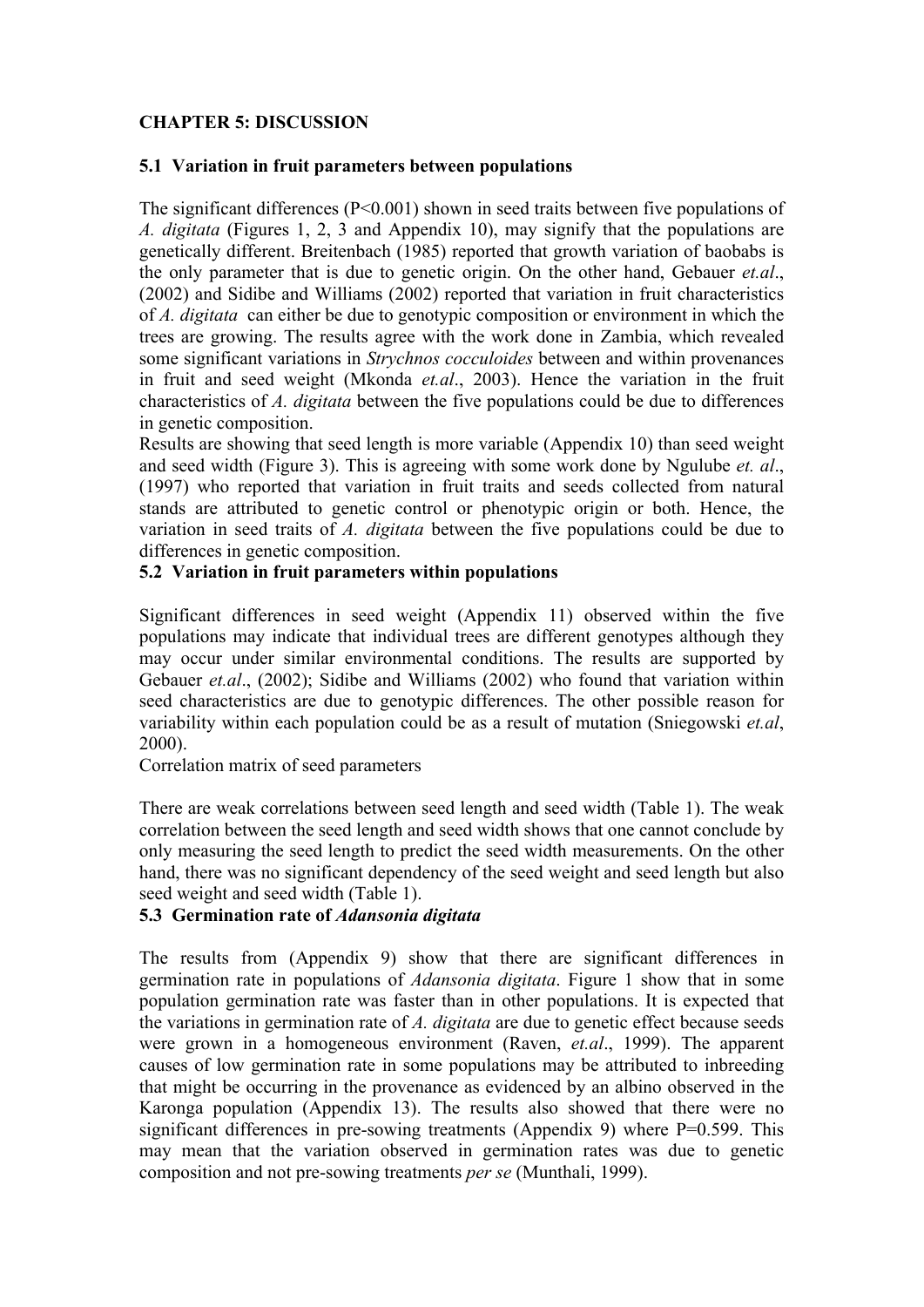It is observed that, Mwanza had a slow germination rate, while Chikwawa, Karonga, Likoma and Salima had a faster germination rate (Figure 4). Igboeli *et al*., (1997) suggest that the germination rate is not only influenced by the provenance from where the seed was collected, but also the weight of the seed. Large or heavy seeds are an indication of abundant food reserves from the mother tree. But also one needs to use heavy seeds because they store a lot of vitamins (Diop *et al*., (2005).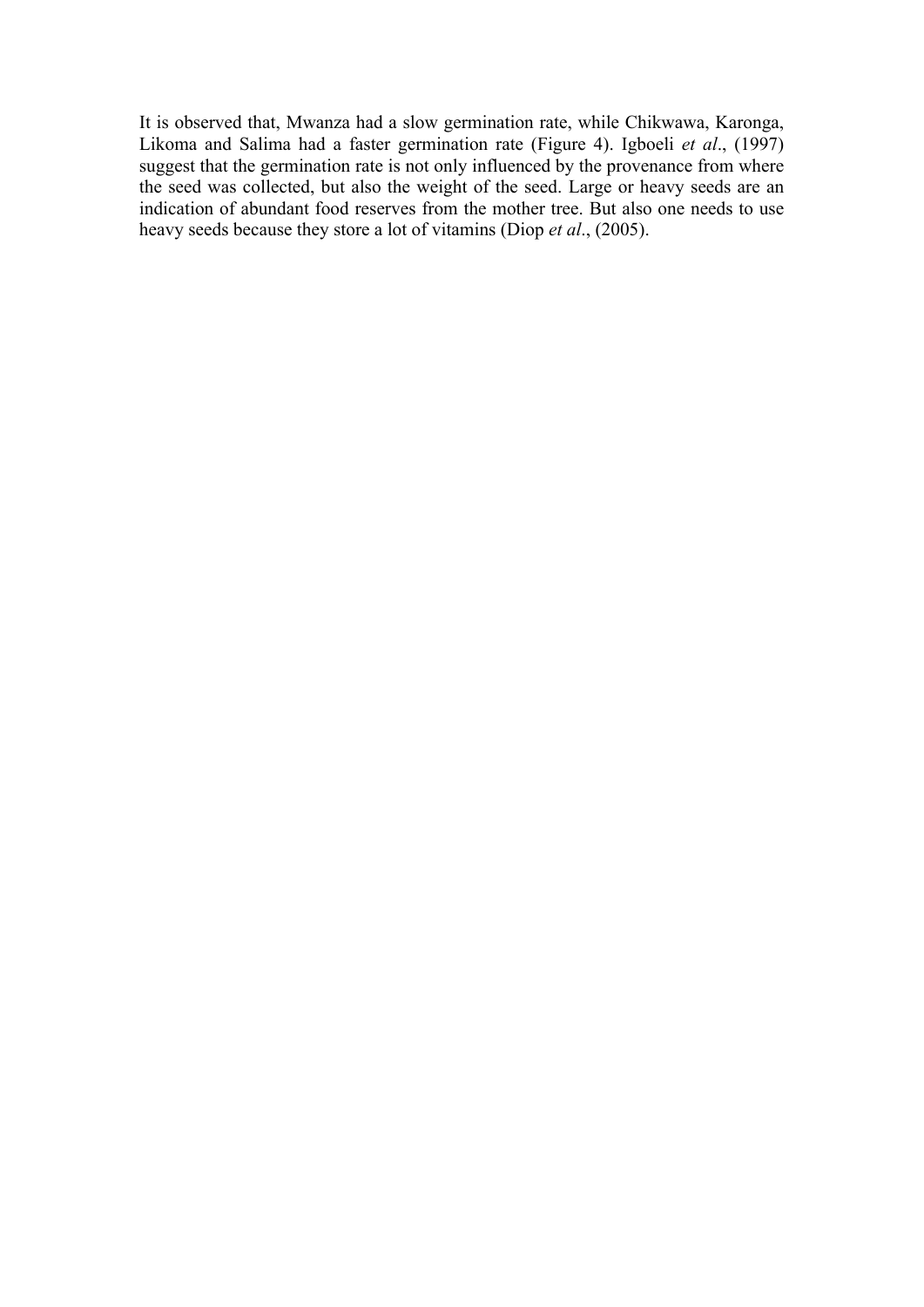# **CHAPTER 6: CONCLUSION AND RECOMMENDATIONS**

# **6.1 Conclusion**

The study has shown that there are significant differences in seed weight, length and width between and within the five populations of *Adansonia digitata* in Malawi, and these variations affect the seed germination rate. Variation in seed characteristics might be strongly attributed to genetic control than environmental factors. The paper has substantiated that pre-sowing treatments does not affect seed germination rate but the interaction between pre-sowing treatments and provenances affects the seed germination rate of *A.digitata*.

# **6.2 Recommendations**

Based on the findings of the study the following recommendations are put forward:

- The information obtained in this study can be packaged into the extension training kits where rural communities should be sensitised on the need to select superior germplasm for planting.
- Further studies should be done on the effect of seed size on seed germination rate of *Adansonia digitata* L. from provenances of different silvicultural zones. To add on this, heritability studies should be done in order to ascertain how much genes can be heritable from the mother trees to the progenies.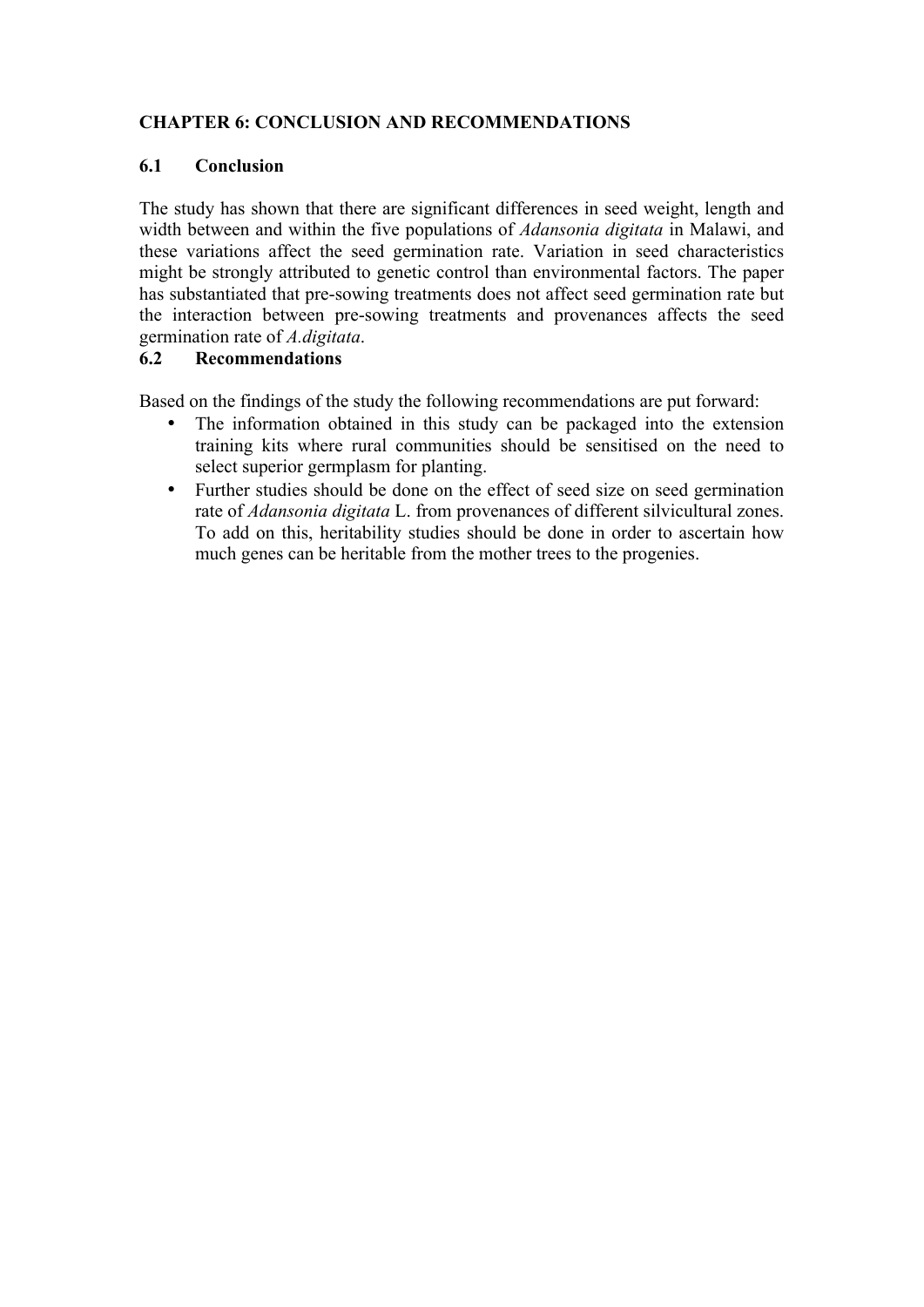# **DEFINITIONS OF TERMS**

**Population:** Group of organisms of the same species living together within a common area at the same time

**Phenotype:** The morphological, physiological, behavioural, and other outwardly recognisable forms of an organism that develop through the interaction of genes and environment.

Genotype: The genetic constitution of an organism, acquired from its parents and available for transmission to its offspring.

Variation: Occurrence of difference among individuals of the same species attributed to differences in their genetic composition or the environment in which they are raised.

**Inbreeding:** The production of offspring by mating related organisms. **Trait:** Observable characteristics.

# **LIST OF ACRONYMS**

| <b>ANOVA</b>           | Analysis of variance                 |
|------------------------|--------------------------------------|
| <b>CRD</b>             | <b>Complete Randomised Design</b>    |
| $\mathbf{C}\mathbf{V}$ | Coefficient of variance              |
| <b>FAO</b>             | Food and Agriculture Organisation    |
| <b>LSD</b>             | Least Square of Differences          |
| No.                    | Number                               |
| s.e                    | Standard error                       |
| <b>SED</b>             | <b>Standard Error of Differences</b> |
| g                      | Gram                                 |
|                        | Centimetres                          |

## **APPENDICES**

## **Appendix 1: Population seed weight (g)**

| ---- \_       |            |              |          |                |         |  |
|---------------|------------|--------------|----------|----------------|---------|--|
| <b>Source</b> | of Degrees | оf<br>of Sum | Mean     | <b>F</b> value | P value |  |
| variation     | freedom    | squares      | squares  |                |         |  |
| Site          |            | 10.853069    | 2.713267 | 570.45         | < 0.001 |  |
| Site.         | 57         | 12.469630    | 0.218765 | 45.99          | < 0.001 |  |
| Treatment     |            |              |          |                |         |  |
| Residual      | 2927       | 13.921830    | 0.004756 |                |         |  |
| Total         | 2988       | 37.244529    |          |                |         |  |

#### **Appendix 2: Population seed width (mm)**

| <sub>of</sub><br>Source | Degrees of Sum |           | of   Mean | <b>F</b> value | P value |
|-------------------------|----------------|-----------|-----------|----------------|---------|
| variation               | freedom        | squares   | squares   |                |         |
| Site                    |                | 283.0954  | 70.7739   | 177.84         | < 0.001 |
| Site.                   | 57             | 685.4756  | 12.0259   | 30.22          | < 0.001 |
| Treatment               |                |           |           |                |         |
| Residual                | 2927           | 1164.8189 | 0.3980    |                |         |
| Total                   | 2988           | 2133.3899 |           |                |         |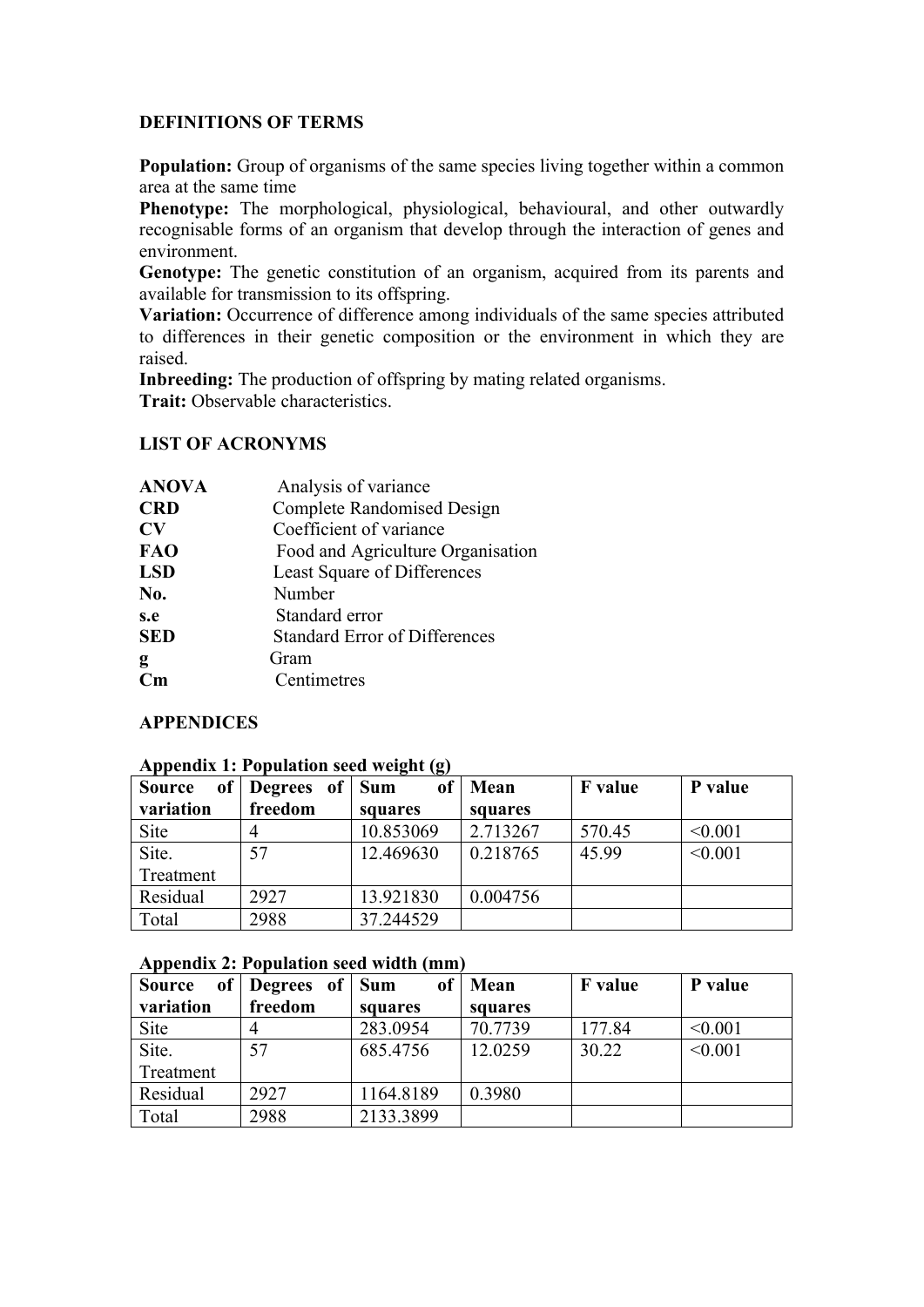| <b>of</b><br>Source | Degrees of Sum |           | of   Mean | <b>F</b> value | P value |
|---------------------|----------------|-----------|-----------|----------------|---------|
| variation           | freedom        | squares   | squares   |                |         |
| Site                |                | 560.5717  | 140.1429  | 233.79         | < 0.001 |
| Site.               | 57             | 886.8421  | 15.5586   | 25.96          | < 0.001 |
| Treatment           |                |           |           |                |         |
| Residual            | 2927           | 1754.5701 | 0.5994    |                |         |
| Total               | 2988           | 3201.9839 |           |                |         |

## **Appendix 3: Population seed length (mm)**

#### **Appendix 4: Variation within Karonga population in terms of seed weight (g)**

| <b>Source</b>  | of Degrees of | <b>Sum</b><br>of | Mean     | <b>F</b> value | $\rightarrow$<br>P value |
|----------------|---------------|------------------|----------|----------------|--------------------------|
| variation      | freedom       | squares          | squares  |                |                          |
| Family Karonga |               | 1.617783         | 0.202223 | 29.53          | < 0.001                  |
| Residual       | 416           | 2.848598         | 0.006848 |                |                          |
| Total          | 424           | 4.466381         |          |                |                          |

# **Appendix 5: Variation within Chikwawa population in terms of seed weight (g)**

| <b>Source</b><br>of | Degrees of Sum |          | of   Mean | <b>F</b> value | P value |
|---------------------|----------------|----------|-----------|----------------|---------|
| variation           | freedom        | squares  | squares   |                |         |
| Family Chikwawa     |                | 2.570467 | 0.171364  | 31.02          | < 0.001 |
| Residual            | 693            | 3.828280 | 0.005524  |                |         |
| Total               | 708            | 6.398747 |           |                |         |

## **Appendix 6: Variation within Mwanza population in terms of seed weight (g)**

| <b>Source</b><br>of | Degrees of Sum | оf       | Mean     | <b>F</b> value | P value |
|---------------------|----------------|----------|----------|----------------|---------|
| variation           | freedom        | squares  | squares  |                |         |
| Family Mwanza       | 13             | 2.533346 | 0.194873 | 61.87          | < 0.001 |
| Residual            | 779            | 2.453732 | 0.003150 |                |         |
| Total               | 792            | 4.987079 |          |                |         |

#### **Appendix 7: Variation within Likoma population in terms of seed weight (g)**

| <b>Source</b> | of   Degrees of   Sum | of       | Mean     | <b>F</b> value | P value |
|---------------|-----------------------|----------|----------|----------------|---------|
| variation     | freedom               | squares  | squares  |                |         |
| Family Mwanza | 13                    | 2.533346 | 0.194873 | 61.87          | < 0.001 |
| Residual      | 779                   | 2.453732 | 0.003150 |                |         |
| Total         | 792                   | 4.987079 |          |                |         |

# **Appendix 8: Variation within Salima population in terms of seed weight (g)**

| <b>Source</b> | of   Degrees of   Sum |          | of   Mean | <b>F</b> value | P value |
|---------------|-----------------------|----------|-----------|----------------|---------|
| variation     | freedom               | squares  | squares   |                |         |
| Family Salima | 14                    | 4.566091 | 0.326146  | 96.00          | < 0.001 |
| Residual      | 681                   | 2.313505 | 0.003397  |                |         |
| Total         | 695                   | 6.879595 |           |                |         |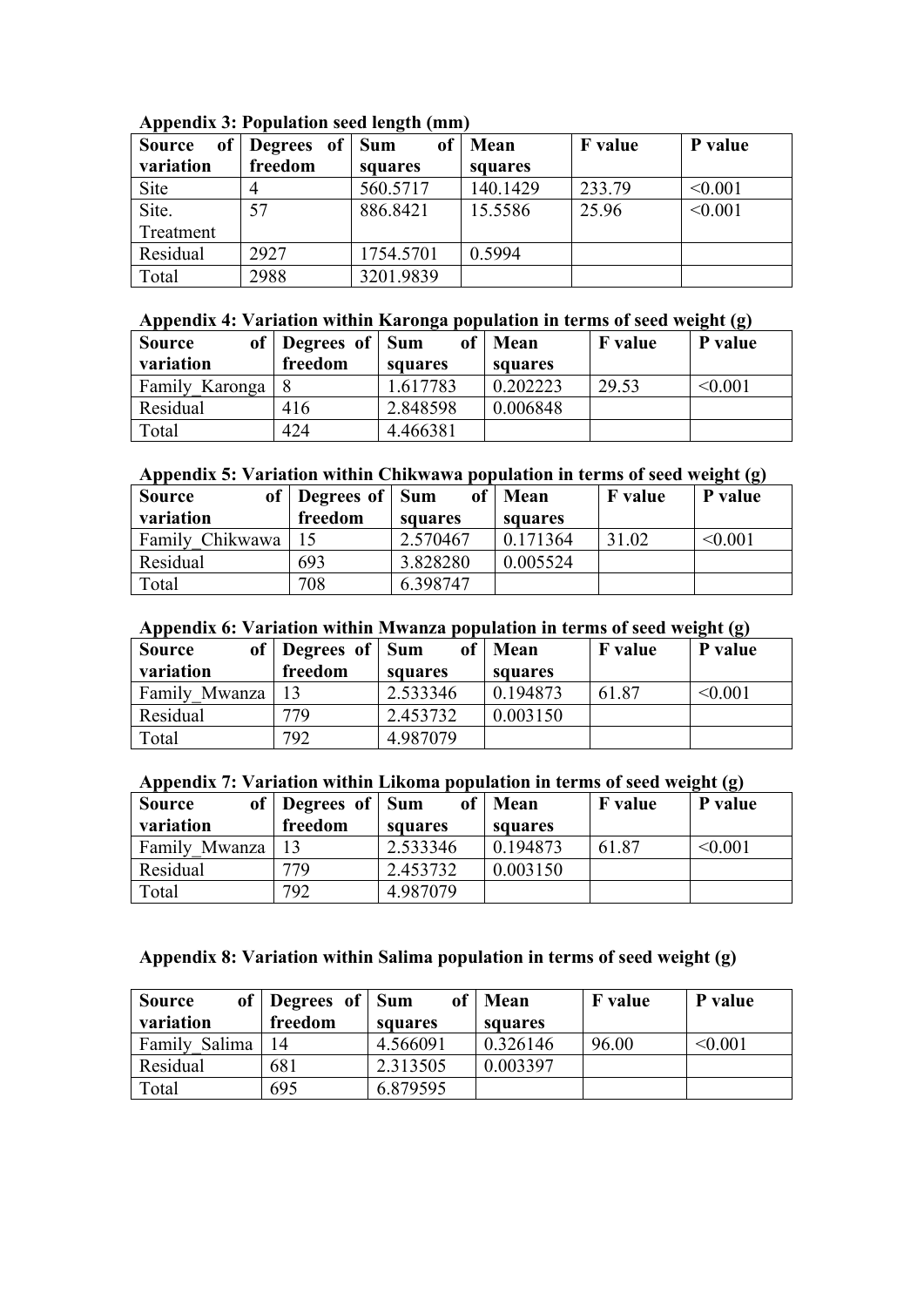| of<br><b>Source</b> | Degrees of | of <sub>1</sub><br><b>Sum</b> | Mean    | <b>F</b> value | P value |
|---------------------|------------|-------------------------------|---------|----------------|---------|
| variation           | freedom    | squares                       | squares |                |         |
| Pre-                |            | 0.9950                        | 0.4975  | 0.52           | 0.599   |
| treatment           |            |                               |         |                |         |
| Pre-                | 12         | 83.2465                       | 6.9372  | 7.24           | < 0.001 |
| Treatment.          |            |                               |         |                |         |
| Provenance          |            |                               |         |                |         |
| Residual            | 45         | 43.1402                       | 0.9587  |                |         |
| Total               | 59         | 127.3818                      |         |                |         |

# **Appendix 9: Germination rate**

**Appendix 10: Table showing fruit variation in fruit parameters within the population of** *A. digitata*

| <b>Population</b> | Seed weight (g) | Seed length (mm) | Seed width (mm)    |
|-------------------|-----------------|------------------|--------------------|
| Chikwawa          | 0.5751a         | 12.400c          | 9.932g             |
| <b>Mwanza</b>     | 0.5159a         | 11.880cde        | 9.555g             |
| Karonga           | 0.5037a         | 11.804d          | 9.447g             |
| <b>Salima</b>     | 0.4779a         | 11.772e          | 9.432 <sub>g</sub> |
| Likoma            | 0.3669b         | 10.885f          | 8.870h             |
| <b>Grand mean</b> | 0.5035          | 11.846           | 9.58               |
| P-value           | P<0.001         | P < 0.001        | P<0.001            |
| <b>LSD</b>        | 0.0619          | 0.6949           | 0.5662             |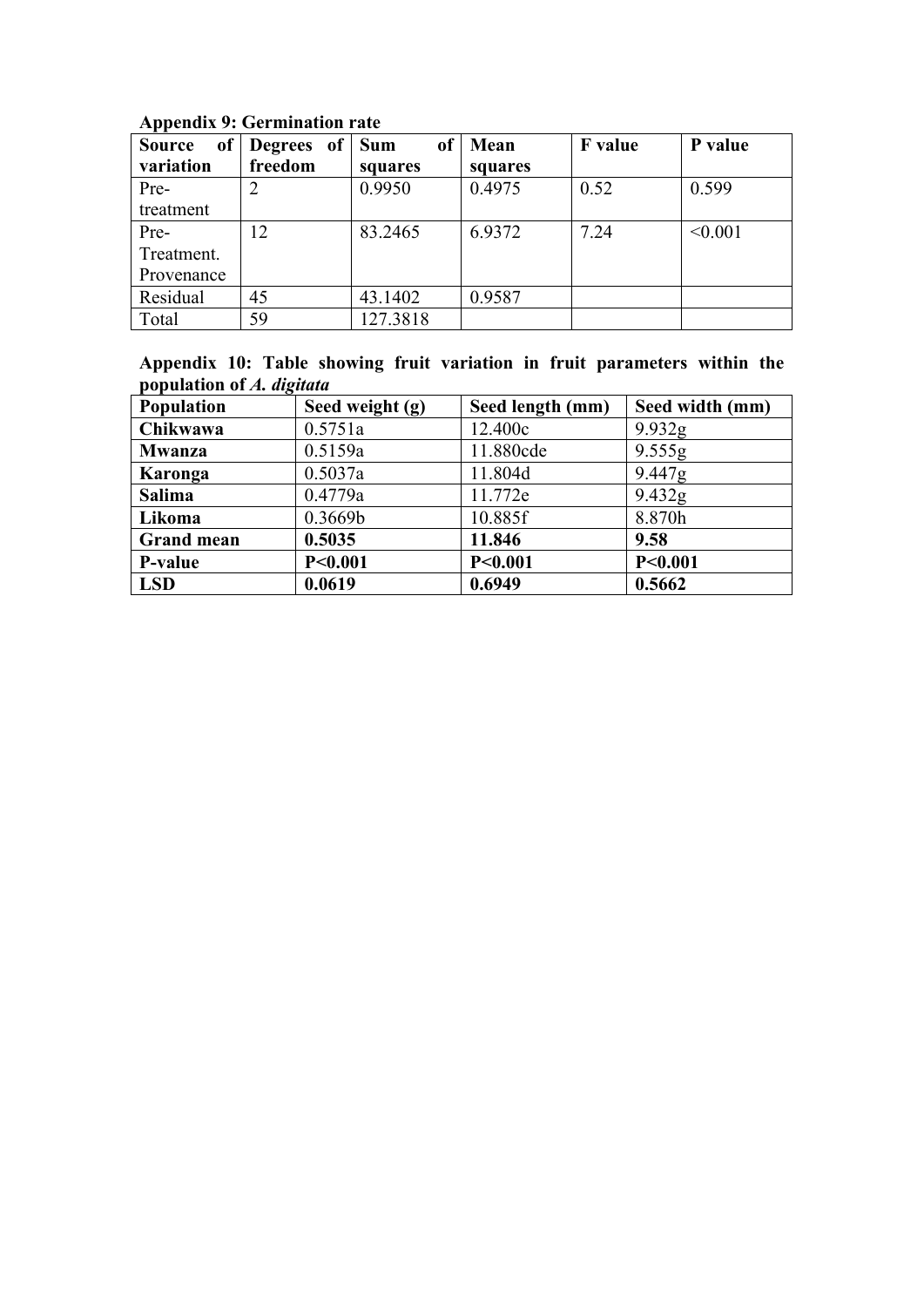| Provenance        | <b>Serial number</b> | Family         | Mean<br>seed            |  |  |  |
|-------------------|----------------------|----------------|-------------------------|--|--|--|
|                   |                      |                | weight $(g)$            |  |  |  |
| Chikwawa          | $\mathbf{1}$         | $\overline{2}$ | 0.7439a                 |  |  |  |
|                   | $\overline{2}$       | $\overline{4}$ | 0.6564b                 |  |  |  |
|                   | 3                    | 12             | 0.6348b                 |  |  |  |
|                   | $\overline{4}$       | 16             | 0.6214b                 |  |  |  |
|                   | $\overline{5}$       | $\overline{7}$ | 0.5985b                 |  |  |  |
|                   | 6                    | $\mathbf{1}$   | 0.5888bc                |  |  |  |
|                   | $\overline{7}$       | 14             | 0.5705bc                |  |  |  |
|                   | 8                    | 10             | 0.5652bc                |  |  |  |
|                   | 9                    | 15             | 0.5624bc                |  |  |  |
|                   | 10                   | $\overline{3}$ | 0.5623bc                |  |  |  |
|                   | 11                   | 8              | 0.5604bc                |  |  |  |
|                   | 12                   | 11             | 0.5599bc                |  |  |  |
|                   | 13                   | 9              | 0.5390bc                |  |  |  |
|                   | 14                   | $\overline{5}$ | 0.5332bc                |  |  |  |
|                   | 15                   | 13             | 0.5171 <i>bcd</i>       |  |  |  |
|                   | 16                   | 6              | 0.4777bcd               |  |  |  |
| <b>Grand mean</b> | 0.5751               |                |                         |  |  |  |
| S.e               | 0.07433              |                |                         |  |  |  |
| <b>LSD</b>        | 0.06740              |                |                         |  |  |  |
| CV                | 12.9%                |                |                         |  |  |  |
| <b>Karonga</b>    | $\overline{2}$       | $\overline{3}$ | 0.6115a                 |  |  |  |
|                   | $\overline{3}$       | $\overline{2}$ | 0.5514b                 |  |  |  |
|                   | 5                    | 14             | 0.4919bc                |  |  |  |
|                   | $\overline{7}$       | 11             | 0.4723bc                |  |  |  |
|                   | 8                    | $\tau$         | 0.4556bcd               |  |  |  |
|                   | 11                   | 12             | 0.4501 <i>bcd</i>       |  |  |  |
|                   | 12                   | 13             | 0.4468bcd<br>0.4155bcde |  |  |  |
|                   | 13                   | $8\,$          |                         |  |  |  |
|                   | 14                   | 5              | 0.4151 <i>bcde</i>      |  |  |  |
| <b>Grand mean</b> | 0.4779               |                |                         |  |  |  |
| S.e               | 0.08275              |                |                         |  |  |  |
| <b>LSD</b>        | 0.03451              |                |                         |  |  |  |
| CV                | 17.3%                |                |                         |  |  |  |
| Likoma            | $\overline{2}$       | $\overline{7}$ | 0.4674a                 |  |  |  |
|                   | $\overline{3}$       | 9              | 0.4428a                 |  |  |  |
|                   | $\overline{4}$       | $\overline{3}$ | 0.3877b                 |  |  |  |
|                   | 5                    | 5              | 0.3839b                 |  |  |  |
|                   | 6                    | $\overline{2}$ | 0.3515c                 |  |  |  |
|                   | $\overline{7}$       | 6              | 0.3225c                 |  |  |  |
| 9                 |                      | 10             | 0.3108 <i>bcd</i>       |  |  |  |
|                   | 10                   | $\overline{4}$ | 0.2995bcd               |  |  |  |
| <b>Grand mean</b> | 0.3669               |                |                         |  |  |  |
| S.e               | 0.08320              |                |                         |  |  |  |
| <b>LSD</b>        | 0.03606              |                |                         |  |  |  |

**Appendix 11: Table showing seed weight variation within families of A. digitata in (g)**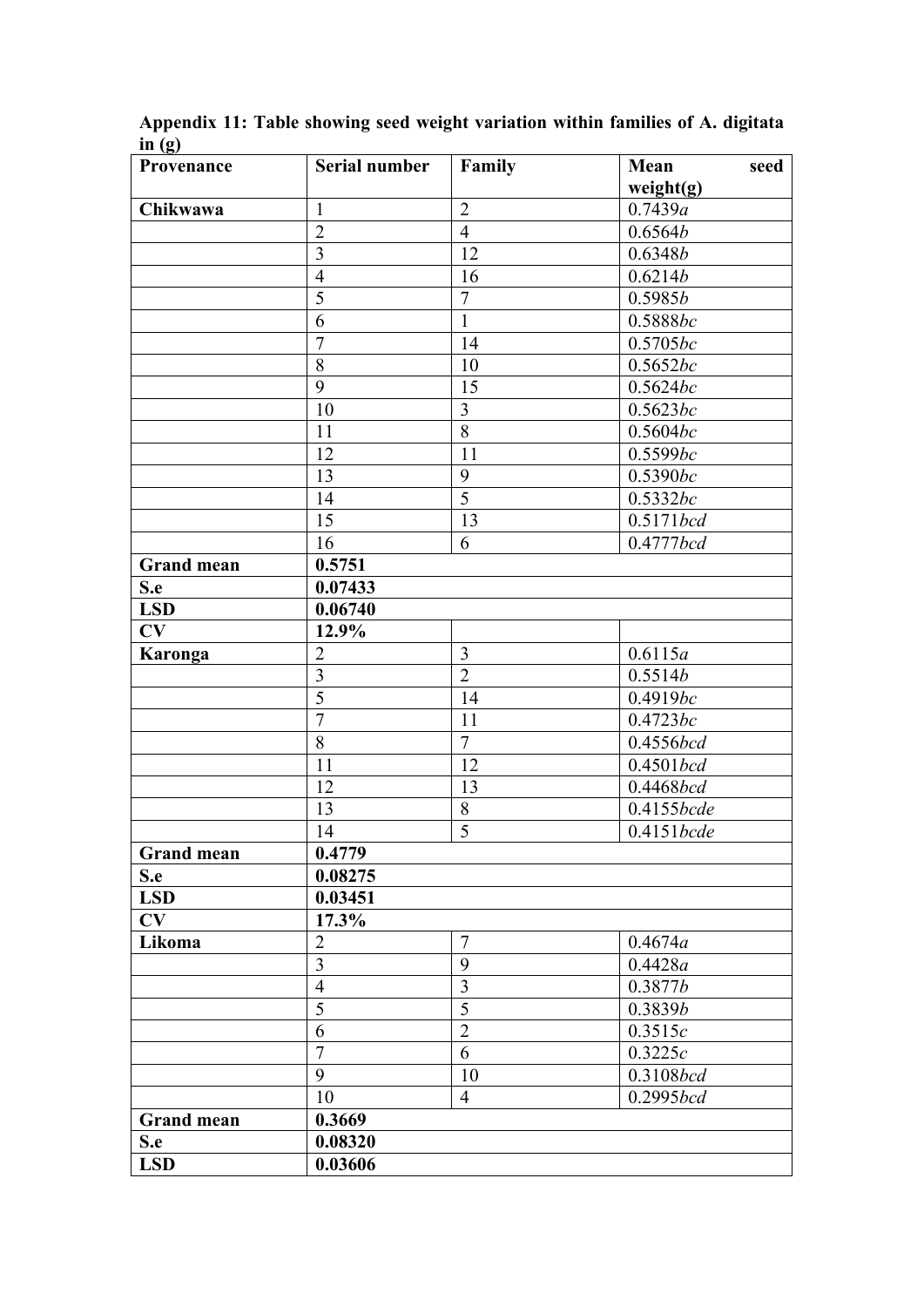| CV                | 22.7%          |                |                     |
|-------------------|----------------|----------------|---------------------|
| <b>Salima</b>     | 1              | 10             | 0.5875a             |
|                   | $\overline{2}$ | 9              | 0.5817a             |
|                   | $\overline{3}$ | $\overline{3}$ | 0.5800a             |
|                   | $\overline{4}$ | $\overline{2}$ | 0.5799a             |
|                   | 5              | $\overline{5}$ | 0.5698a             |
|                   | 6              | 8              | 0.5613b             |
|                   | $\overline{7}$ | $\mathbf{1}$   | 0.5607b             |
|                   | 8              | 12             | 0.5411b             |
|                   | 9              | 6              | 0.5214bc            |
|                   | 10             | 14             | 0.4509bcd           |
|                   | 11             | $\overline{4}$ | 0.4204 <i>bcde</i>  |
|                   | 12             | 13             | 0.4073bcde          |
|                   | 13             | $\overline{7}$ | 0.3861bcdef         |
|                   | 14             | 11             | 0.3841 <i>bcdef</i> |
|                   | 15             | 15             | 0.3799bcdef         |
| <b>Grand mean</b> | 0.5037         |                |                     |
| S.e               | 0.05829        |                |                     |
| <b>LSD</b>        | 0.02378        |                |                     |
| CV                | 11.6%          |                |                     |
| <b>Mwanza</b>     |                | 12             | 0.6112a             |
|                   | $\overline{2}$ | 15             | 0.5545b             |
|                   | $\overline{3}$ | $\overline{3}$ | 0.5402b             |
|                   | $\overline{4}$ | 14             | 0.5376b             |
|                   | 5              | 9              | 0.5342b             |
|                   | 6              | 8              | 0.5321bc            |
|                   | $\overline{7}$ | 11             | 0.5319bc            |
|                   | 8              | $\overline{2}$ | 0.5238bc            |
|                   | 9              | 10             | 0.5196bc            |
|                   | 10             | $\overline{7}$ | 0.4790bcd           |
|                   | 11             | 13             | 0.4684bcd           |
|                   | 12             | 6              | 0.4520 <i>bcde</i>  |
|                   | 13             | 5              | 0.4170 <i>bcde</i>  |
|                   | 14             | $\mathbf{1}$   | 0.3958bcdef         |
| <b>Grand mean</b> | 0.5159         |                |                     |
| S.e               |                |                |                     |
|                   | 0.05612        |                |                     |
| <b>LSD</b>        | 0.02047        |                |                     |
| CV                | 10.9%          |                |                     |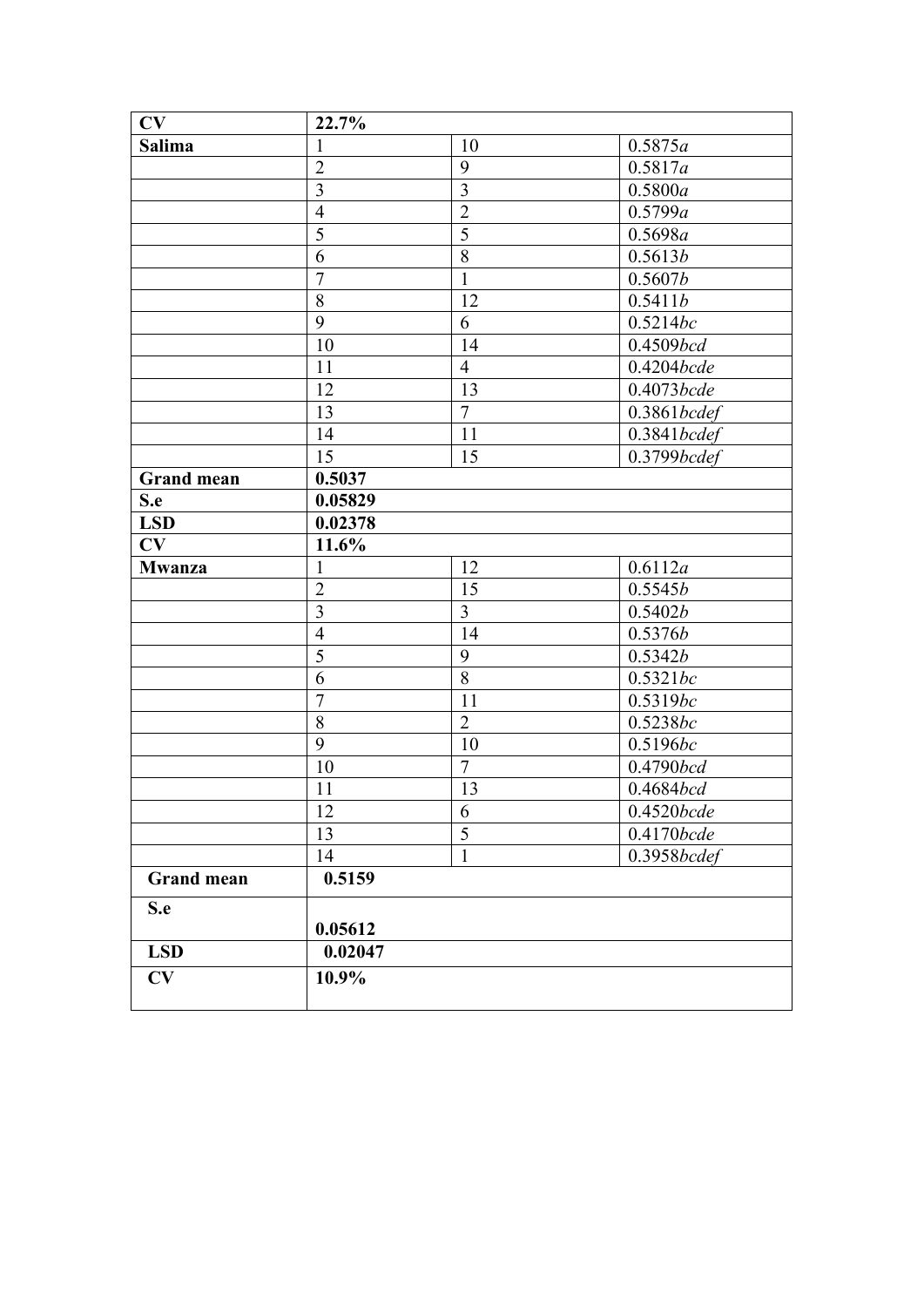|            | <b>Provenance</b> |        |        |                   |                   |      |
|------------|-------------------|--------|--------|-------------------|-------------------|------|
| Pre-       | Likoma            | Salima | Mwanza | Chikwawa          | Karonga           | Mean |
| treatments |                   |        |        |                   |                   |      |
| Control    | 5.24a             | 3.98b  | 3.92d  | 5.12g             | 4.90i             | 4.63 |
| Nicking    | 4.15a             | 6.98b  | 2.47e  | 4.79 <sub>g</sub> | 6.09 <sub>i</sub> | 4.90 |
| Hot water  | 4.59a             | 6.13c  | 5.47ef | 2.65hi            | $4.27$ jk         | 4.62 |
| Mean       | 4.66              | 5.70   | 3.95   | 4.19              | 5.09              | 4.72 |
| <b>LSD</b> |                   |        | 1.394  |                   |                   |      |
|            |                   |        |        |                   |                   |      |

**Appendix 12: Table showing variation of mean germination rate of A. digitata between provenances**

**Appendix 13: Albino in Karonga population**

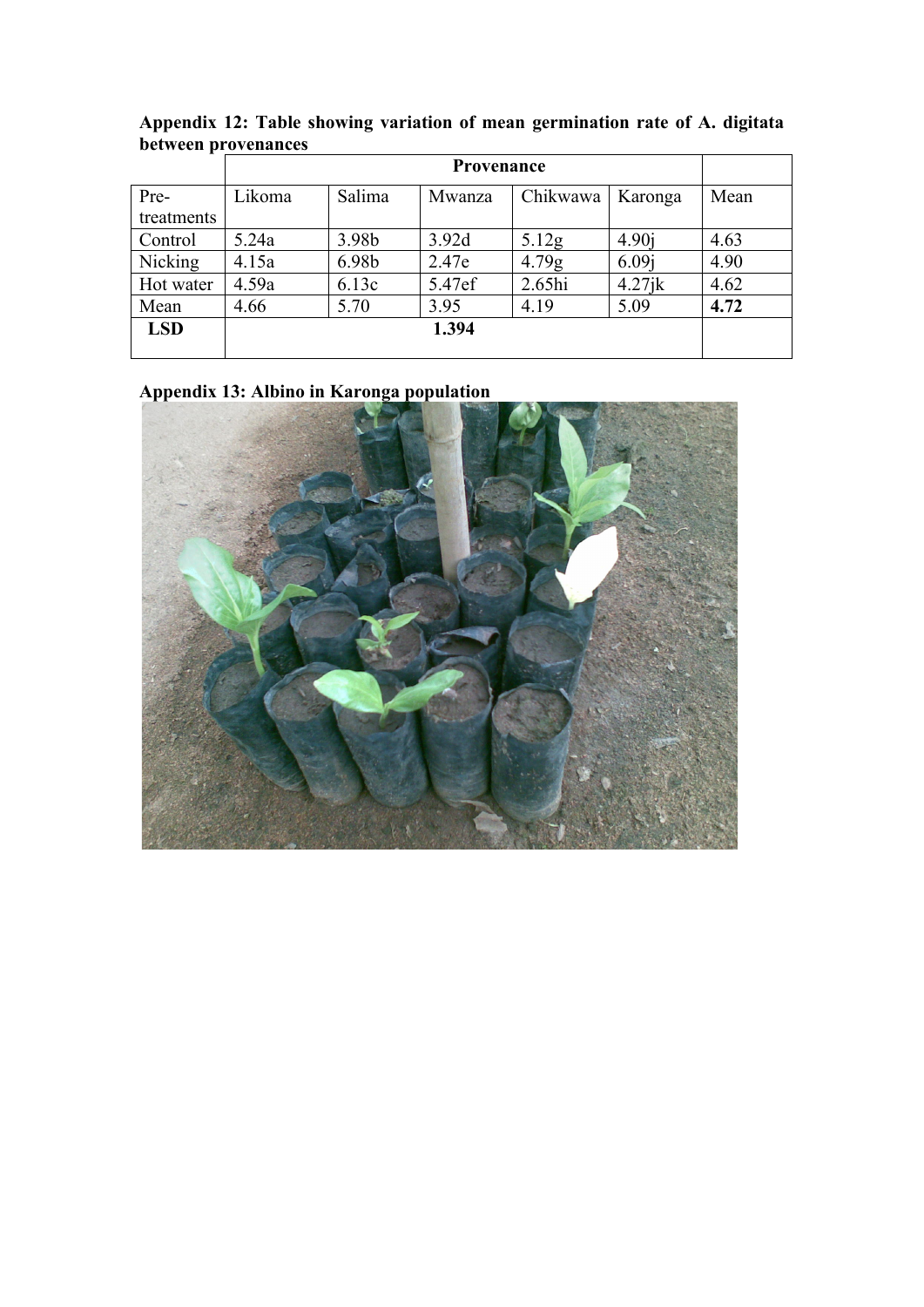#### **REFERENCES**

Addy, E. O., & Esteshola, E. (1984). *Nutritive value of mixture of tigernut tubers (Cyperus esculentus L.) and baobab seeds (Adansonia digitata L.).* J. Sci. Food Agric.35, 437–440.

Baum, D. A. (1995). *The comparative pollination and floral biology of baobabs (Adansonia-Bombacaceae).* Ann. Mo. Bot. Gard. 82, 322–348.

Becker, B. (1983). *The contribution of wild plants to human nutrition in the Ferlo (Northern Senegal).* Agro- for. Syst. 1, 252–267

Danthu, P., Roussel, J., Gaye A., & El Mazzoudi, E. H. (1995). *Baobab (Adansonia digitata L.) seed pretreatments for germination improvement.* Seed science and Technology, 23: 469-475

Donahue, J. K., & Upton, J. L. (1995). *Geographic variation in leaf, cone and seed morphology of Pinus greggii in native forests*. Forest Ecology and management, 82: 145-147

FAO. (1988): *Traditional Food Plants*. FAO food and nutrition paper 42, 63–67

Fenner, M. (1980). *Some measurements on the water relations of baobab trees*. Biotropica 12, 205–209

Gebauer, J., El-Siddig, K., & Ebert, G. (2002). *Baobab Adansonia digitata L. a Review on a Multipurpose Tree with Promising Future in the Sudan*. Gartenbauwissenschaft, 67, 155-160.

Igboeldi, L. C., Addy, E. O. H., & Salami, L. I. (1997): *Effects of some processing techniques on the antinutrient contents of baobab seeds (Adansonia digitata)*.Biores. Technol. 59, 29–31

Munthali, C. R. Y. (1999*). Seed and Seedling variation of Pterocarpus angolensis DC from selected populations of Malawi.* Southern African Forestry Journal – No 208.

Mkonda, A., Lungu, S., Maghembe, J. A., & Mafogonya, P. L. (2003). *Fruit- and seed germination characteristics of Strychnos cocculoides an indigenous fruit tree from natural populations in Zambia.* Agroforestry Systems, 58; 25-31.

Ngulube, M. R., Hall, J.B., & Maghembe, J. A. (1997). *Fruit, seed seedling variation in Uaparca kirkiana from natural populations in Malawi.* Forest Ecology and Management. 98: 209-219.

Peterson, G. A,. (1991*). Soil and crop management as a driving variable. Sustainable Agriculture for the Great Plains*, Symposium proceedings. USDA-ARS, ARS – 89, 255pp

Raven, P. H., Evert, R. F., & Eichlon, S. E. (1999). *Biology of Plants* (6<sup>th</sup> Ed). Worth publishers. UK.